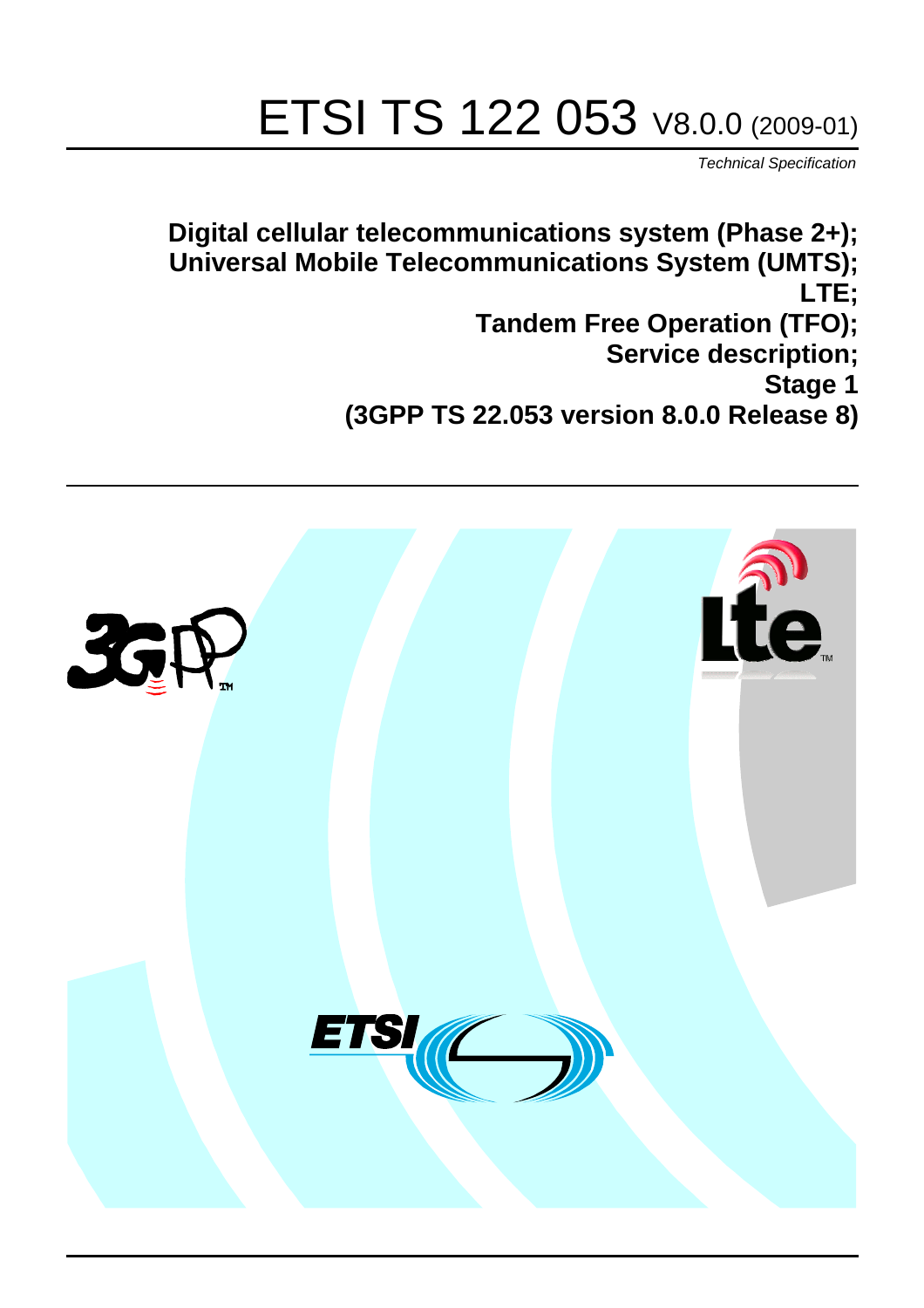Reference RTS/TSGS-0422053v800

> Keywords GSM, LTE, UMTS

> > *ETSI*

#### 650 Route des Lucioles F-06921 Sophia Antipolis Cedex - FRANCE

Tel.: +33 4 92 94 42 00 Fax: +33 4 93 65 47 16

Siret N° 348 623 562 00017 - NAF 742 C Association à but non lucratif enregistrée à la Sous-Préfecture de Grasse (06) N° 7803/88

#### *Important notice*

Individual copies of the present document can be downloaded from: [http://www.etsi.org](http://www.etsi.org/)

The present document may be made available in more than one electronic version or in print. In any case of existing or perceived difference in contents between such versions, the reference version is the Portable Document Format (PDF). In case of dispute, the reference shall be the printing on ETSI printers of the PDF version kept on a specific network drive within ETSI Secretariat.

Users of the present document should be aware that the document may be subject to revision or change of status. Information on the current status of this and other ETSI documents is available at <http://portal.etsi.org/tb/status/status.asp>

If you find errors in the present document, please send your comment to one of the following services: [http://portal.etsi.org/chaircor/ETSI\\_support.asp](http://portal.etsi.org/chaircor/ETSI_support.asp)

#### *Copyright Notification*

No part may be reproduced except as authorized by written permission. The copyright and the foregoing restriction extend to reproduction in all media.

> © European Telecommunications Standards Institute 2009. All rights reserved.

**DECT**TM, **PLUGTESTS**TM, **UMTS**TM, **TIPHON**TM, the TIPHON logo and the ETSI logo are Trade Marks of ETSI registered for the benefit of its Members.

**3GPP**TM is a Trade Mark of ETSI registered for the benefit of its Members and of the 3GPP Organizational Partners. **LTE**™ is a Trade Mark of ETSI currently being registered

for the benefit of its Members and of the 3GPP Organizational Partners.

**GSM**® and the GSM logo are Trade Marks registered and owned by the GSM Association.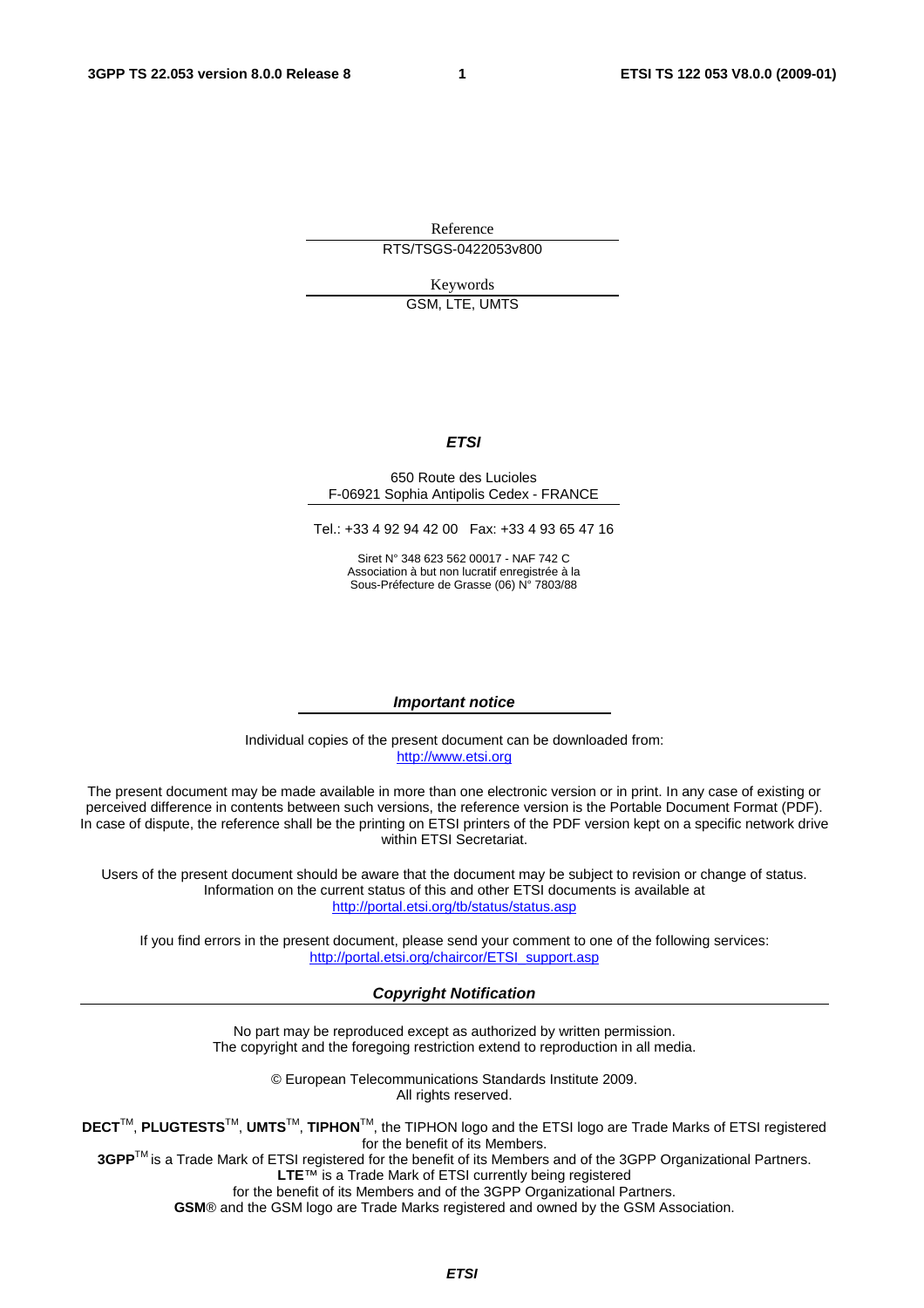### Intellectual Property Rights

IPRs essential or potentially essential to the present document may have been declared to ETSI. The information pertaining to these essential IPRs, if any, is publicly available for **ETSI members and non-members**, and can be found in ETSI SR 000 314: *"Intellectual Property Rights (IPRs); Essential, or potentially Essential, IPRs notified to ETSI in respect of ETSI standards"*, which is available from the ETSI Secretariat. Latest updates are available on the ETSI Web server [\(http://webapp.etsi.org/IPR/home.asp\)](http://webapp.etsi.org/IPR/home.asp).

Pursuant to the ETSI IPR Policy, no investigation, including IPR searches, has been carried out by ETSI. No guarantee can be given as to the existence of other IPRs not referenced in ETSI SR 000 314 (or the updates on the ETSI Web server) which are, or may be, or may become, essential to the present document.

### Foreword

This Technical Specification (TS) has been produced by ETSI 3rd Generation Partnership Project (3GPP).

The present document may refer to technical specifications or reports using their 3GPP identities, UMTS identities or GSM identities. These should be interpreted as being references to the corresponding ETSI deliverables.

The cross reference between GSM, UMTS, 3GPP and ETSI identities can be found under [http://webapp.etsi.org/key/queryform.asp.](http://webapp.etsi.org/key/queryform.asp)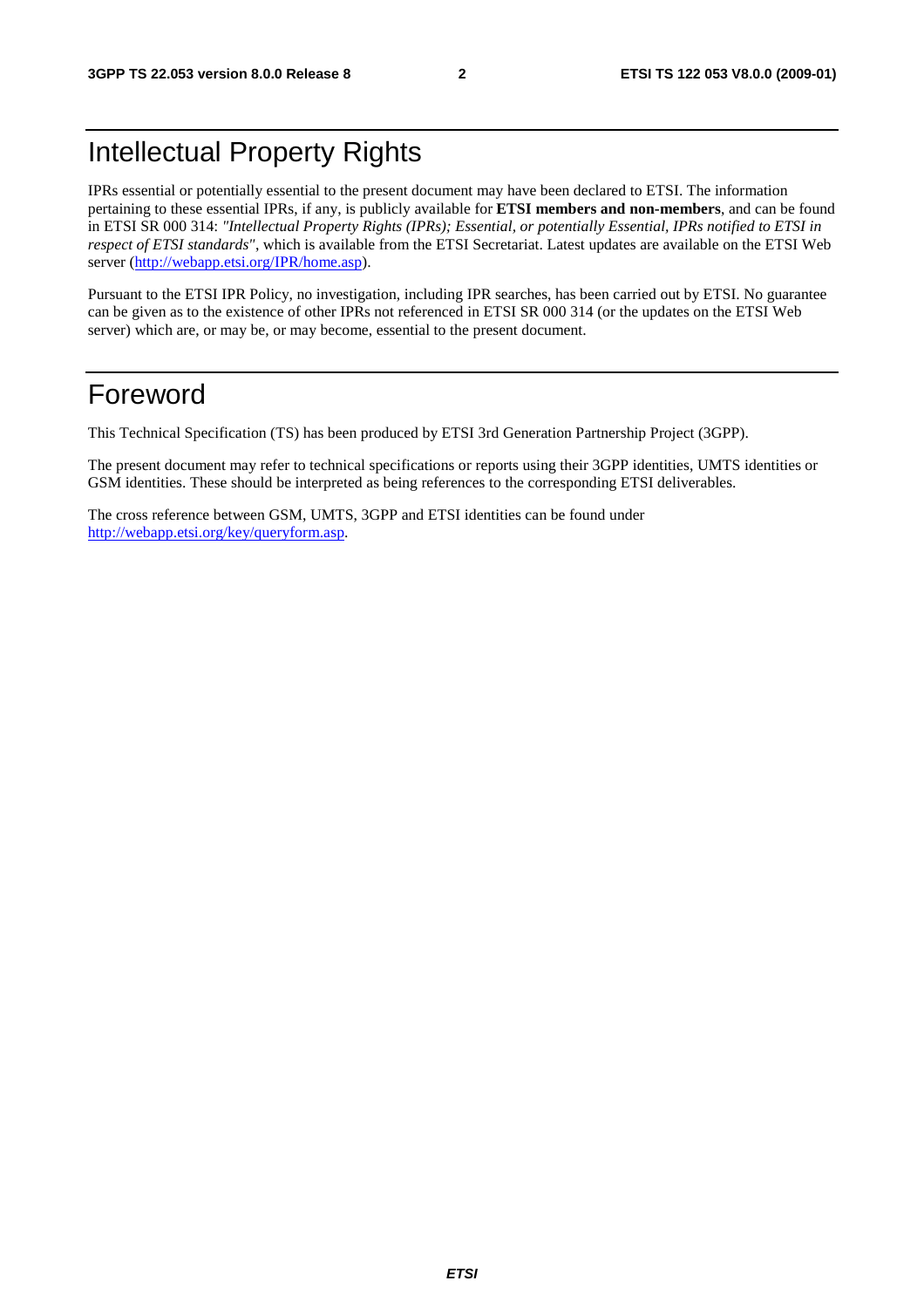$\mathbf{3}$ 

# Contents

| 1          |  |  |  |  |  |  |
|------------|--|--|--|--|--|--|
| 2          |  |  |  |  |  |  |
| 3          |  |  |  |  |  |  |
| 3.1<br>3.2 |  |  |  |  |  |  |
| 4          |  |  |  |  |  |  |
| 4.1        |  |  |  |  |  |  |
| 4.2        |  |  |  |  |  |  |
| 4.3<br>4.4 |  |  |  |  |  |  |
| 4.4.1      |  |  |  |  |  |  |
| 4.4.2      |  |  |  |  |  |  |
| 4.4.3      |  |  |  |  |  |  |
| 4.5        |  |  |  |  |  |  |
| 4.5.1      |  |  |  |  |  |  |
| 5          |  |  |  |  |  |  |
| 5.1        |  |  |  |  |  |  |
| 5.2        |  |  |  |  |  |  |
| 5.3        |  |  |  |  |  |  |
| 5.4        |  |  |  |  |  |  |
| 5.5        |  |  |  |  |  |  |
| 6          |  |  |  |  |  |  |
| 7          |  |  |  |  |  |  |
| 8          |  |  |  |  |  |  |
| 9          |  |  |  |  |  |  |
|            |  |  |  |  |  |  |
|            |  |  |  |  |  |  |
|            |  |  |  |  |  |  |
|            |  |  |  |  |  |  |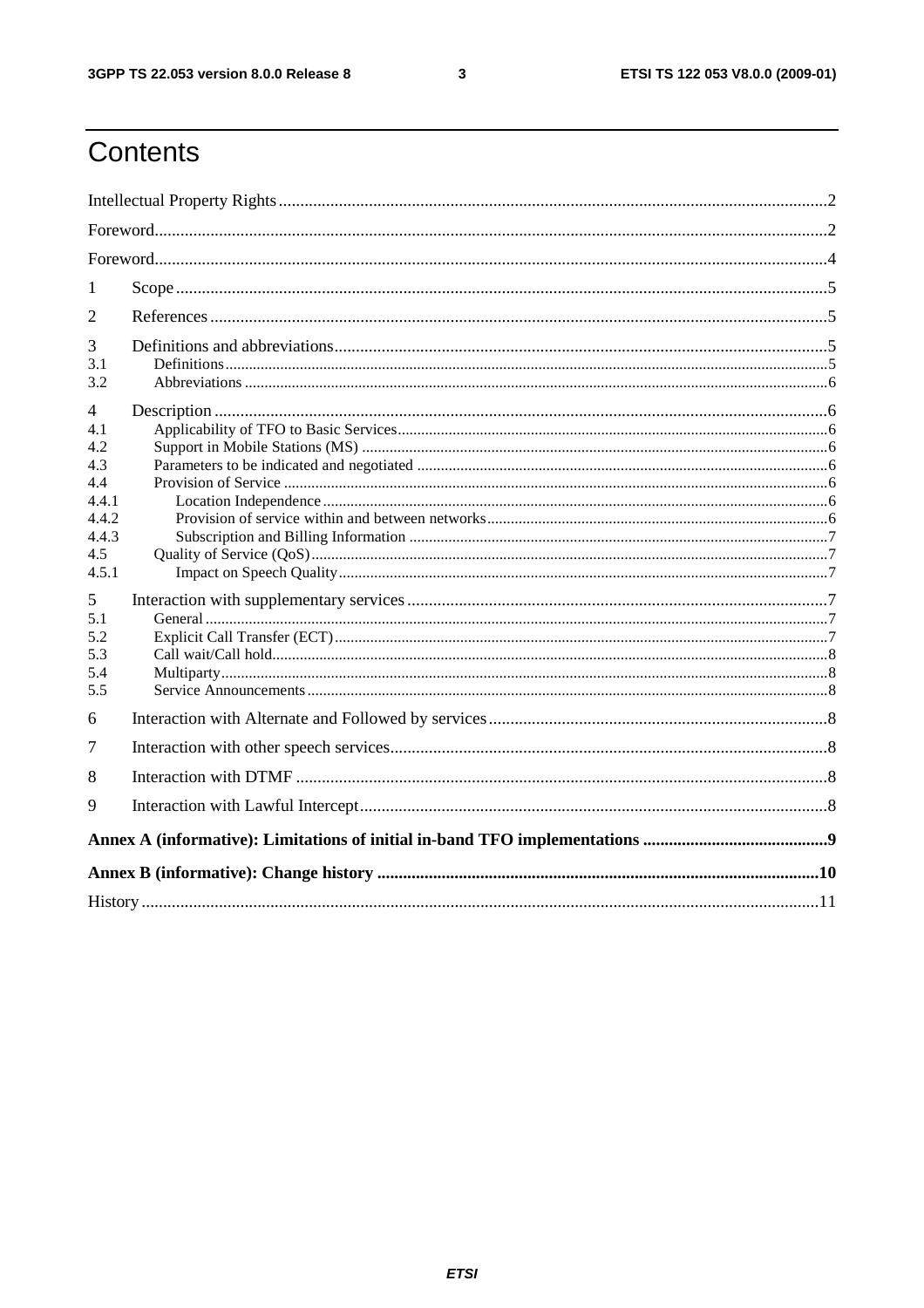### Foreword

This Technical Specification has been produced by the 3<sup>rd</sup> Generation Partnership Project (3GPP).

The contents of the present document are subject to continuing work within the TSG and may change following formal TSG approval. Should the TSG modify the contents of the present document, it will be re-released by the TSG with an identifying change of release date and an increase in version number as follows:

Version x.y.z

where:

- x the first digit:
	- 1 presented to TSG for information;
	- 2 presented to TSG for approval;
	- 3 or greater indicates TSG approved document under change control.
- y the second digit is incremented for all changes of substance, i.e. technical enhancements, corrections, updates, etc.
- z the third digit is incremented when editorial only changes have been incorporated in the document.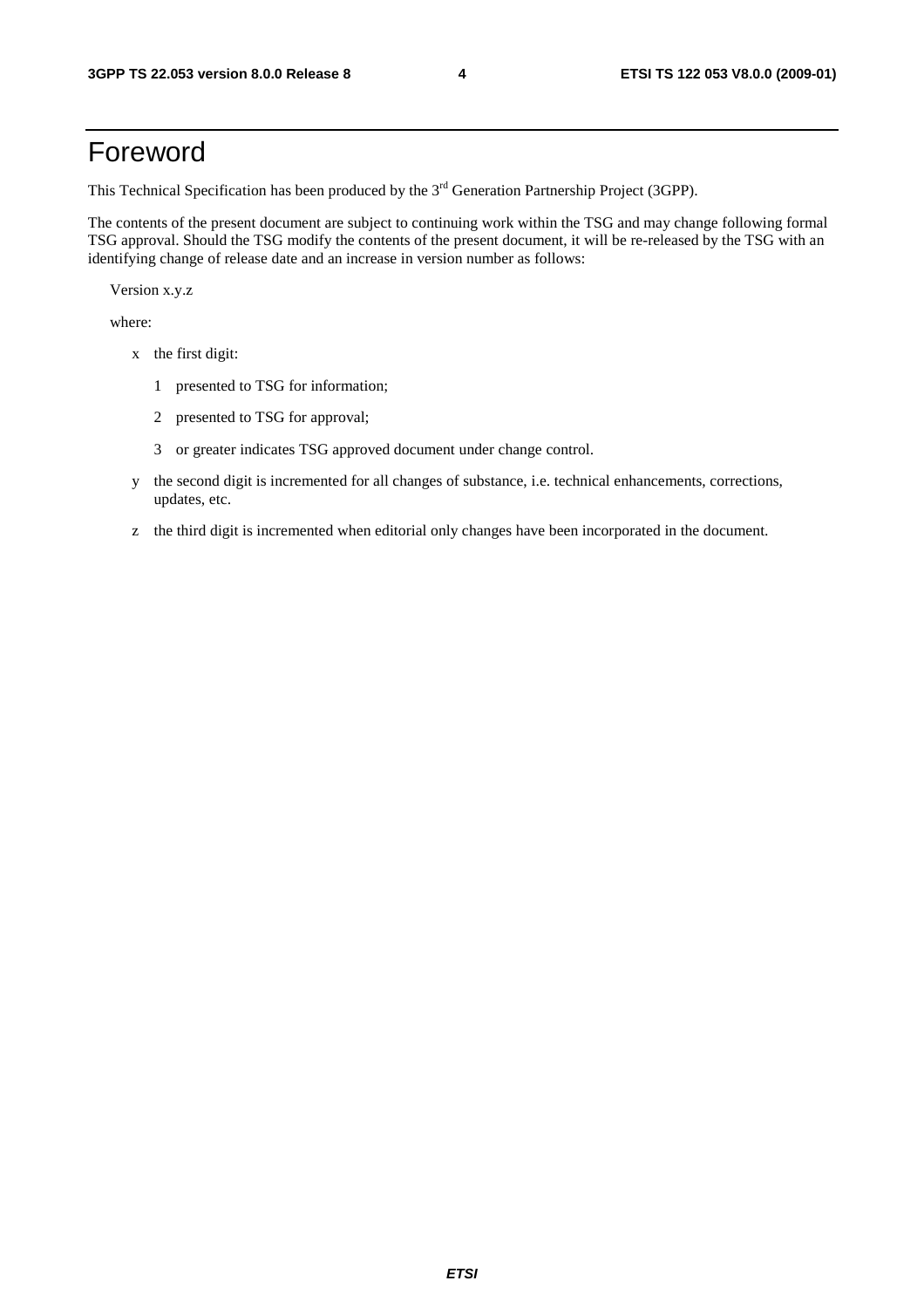### 1 Scope

The present document specifies the stage 1 description for the Tandem Free Operation (TFO) feature which provides the capability to avoid tandeming speech codecs in mobile to mobile speech calls. The primary aim is to realise improvements in speech quality. The TFO mode of operation could also be used to reduce inter-Mobile services Switching Center (MSC) transmission bandwidth requirements.

In analogy with ITU-T Recommendations I.130 [1], Stage 1 is an overall service description, from the service subscriber's and user's standpoints, that views the network as a single entity which provides services to the user.

### 2 References

The following documents contain provisions which, through reference in this text, constitute provisions of the present document.

- References are either specific (identified by date of publication, edition number, version number, etc.) or non-specific.
- For a specific reference, subsequent revisions do not apply.
- For a non-specific reference, the latest version applies. In the case of a reference to a 3GPP document (including a GSM document), a non-specific reference implicitly refers to the latest version of that document *in the same Release as the present document*.
- [1] ITU-T Recommendations I.130 (1988): "Method for the characterization of telecommunication services supported by an ISDN and network capabilities of an ISDN".
- [2] GSM 01.04: "Digital cellular telecommunications system (Phase 2+); Abbreviations and acronyms".

### 3 Definitions and abbreviations

GSM 01.04 [2] provides a list of abbreviations and acronyms used in GSM specifications.

### 3.1 Definitions

For the purposes of the present document, the following terms and definitions apply:

**Tandem Free Operation (TFO):** avoidance of tandeming speech codecs in mobile to mobile speech calls

**TFO call:** mobile to mobile call where TFO has been applied

**Normal call or operation:** call where TFO has not been applied

**Negotiation phase:** phase during which the applicability of TFO is assessed through the exchange of information such as the capabilities of the respective transcoders and the types of speech codecs being used

**A party:** user originating the call

**B party:** user receiving the call (unless the call is forwarded)

For simplicity the term MS is also used when UE is meant for 3G systems. The same is valid for TRAU and TC analogously.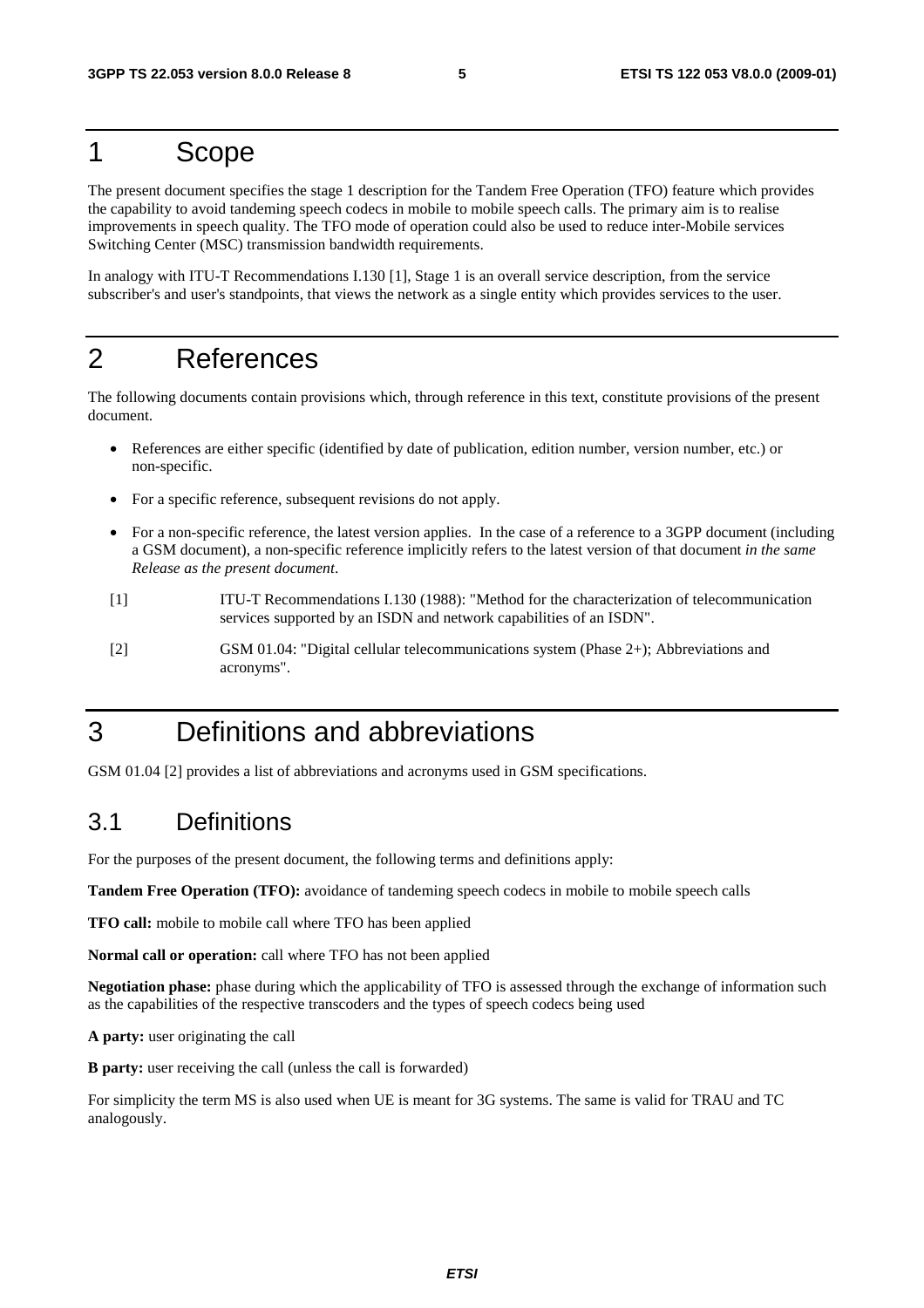### 3.2 Abbreviations

For the purposes of the present document, the following abbreviations apply:

| ASCI        | <b>Avanced Speech Call Items</b>  |
|-------------|-----------------------------------|
| MSC.        | Mobile services Switching Centre  |
| <b>PLMN</b> | <b>Public Land Mobile Network</b> |

### 4 Description

The TFO feature avoids the tandeming of speech codecs that occurs in mobile to mobile speech calls.

### 4.1 Applicability of TFO to Basic Services

TFO shall be applicable to all mobile to mobile speech calls where both parties use the same GSM speech coding standard. TFO shall be supported for all of the GSM speech coding standards (i.e. Full Rate, Half Rate and Enhanced Full Rate). It would also be desirable to extend the TFO approach to realise quality enhancements when different speech codec standards are in use, e.g. by handing over one of the links to provide common codec types and then applying TFO.

### 4.2 Support in Mobile Stations (MS)

TFO shall not require any modifications to existing or future mobile stations. There shall be no additional user intervention required to enable or invoke the feature. Correspondingly, it shall not be possible for a user to disable the feature.

### 4.3 Parameters to be indicated and negotiated

The speech codec standards used on each party shall be indicated and negotiated, if applicable.

### 4.4 Provision of Service

#### 4.4.1 Location Independence

TFO shall be capable of being applied for mobile to mobile calls regardless of the serving networks of the A or B parties. Thus, the A and B parties may be registered on different PLMNs or on the same network.

#### 4.4.2 Provision of service within and between networks

Provision of the TFO feature shall be determined by the network operator on a network (or sub-network) wide basis, where equipment to support the feature has been deployed. It shall not be necessary for the service capability to be rolled out throughout an entire network before being made operational.

TFO between networks shall be applied if appropriate between supporting (sub) networks.

In the case where a TFO call is handed over between two parts of a network, but the new part is not provisioned with TFO, the call shall revert to normal operation.

In the case where a normal call is handed over between two parts of a network, and the new part is provisioned with TFO, the call will switch to TFO if appropriate.

NOTE: TFO operation will normally require that the coded speech is transmitted transparently (i.e. without errors) between the relevant transcoders (e.g. by bit-stealing).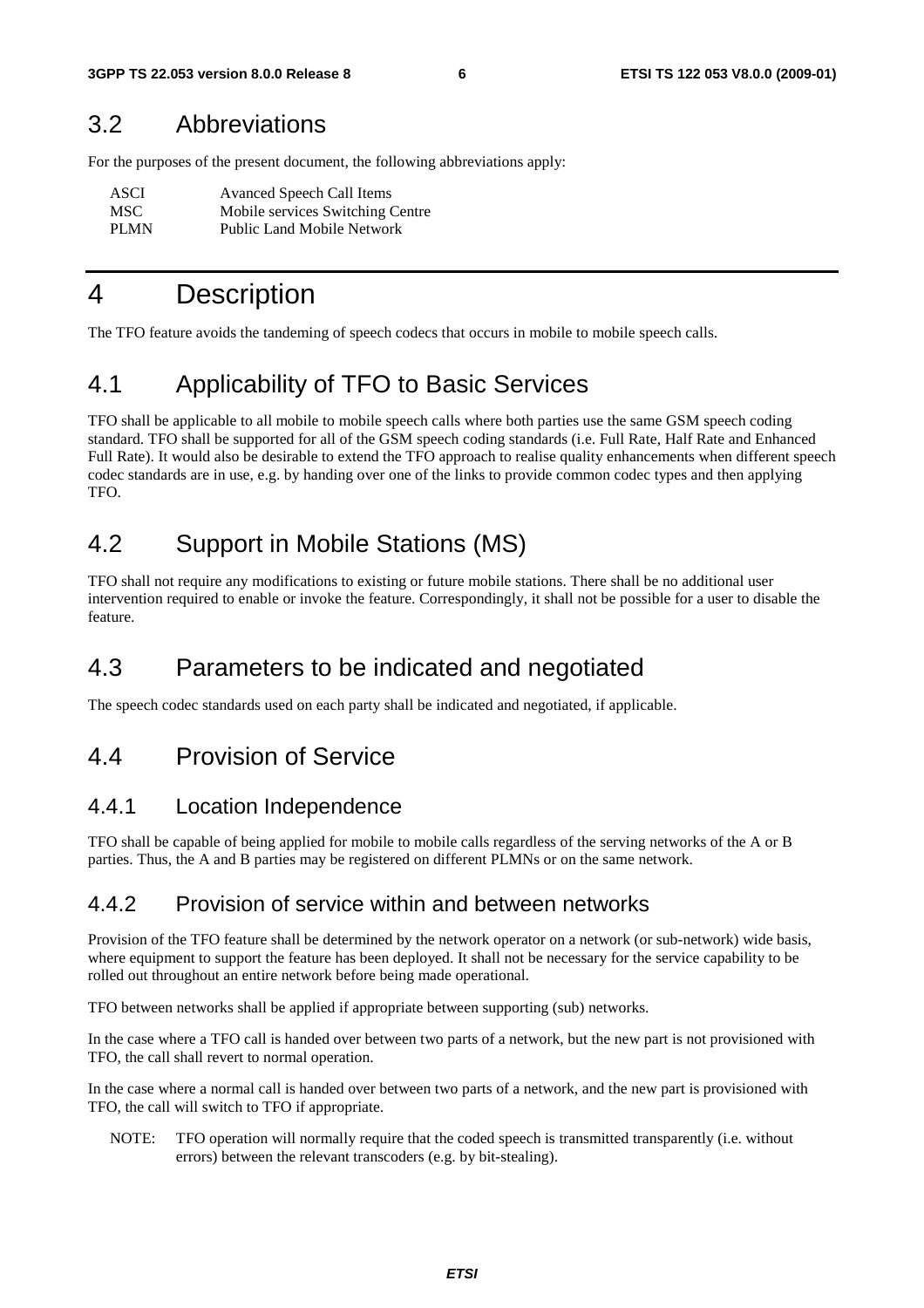#### 4.4.3 Subscription and Billing Information

This feature shall not be provisioned on a per-subscriber basis and no record of the application of TFO is necessary for billing purposes.

### 4.5 Quality of Service (QoS)

#### 4.5.1 Impact on Speech Quality

The speech quality and timing requirements depend on the phase of the call and are defined in table 1. In all cases the duration and degradation should be minimised.

The timing requirements for the application and removal of TFO are derived from the typical user's perception of the feature in the context of typical call set-up times together with handover operation. There is a much stricter requirement on the time taken to revert to normal operation than to apply TFO because when TFO is enabled only on one side of a call, the speech will be unintelligible. Likewise, failures in the transmission of the coded speech without (significant) errors (e.g. due to routing via an ADPCM link) should be detected rapidly as the speech quality may also be seriously degraded.

| Call phase                                                                                                                                                                                                                                                                                                                                                                | <b>Reference condition</b><br>(note 1) | <b>Maximum degradation</b>   | Speed of operation                 |  |  |  |  |  |
|---------------------------------------------------------------------------------------------------------------------------------------------------------------------------------------------------------------------------------------------------------------------------------------------------------------------------------------------------------------------------|----------------------------------------|------------------------------|------------------------------------|--|--|--|--|--|
| TFO negotiation following<br>call set-up                                                                                                                                                                                                                                                                                                                                  | normal transcoding stages              | "no perceptible degradation" | $2$ sec (note 2)<br>7 sec (note 3) |  |  |  |  |  |
| TFO negotiation following<br>TFO interruption or handover                                                                                                                                                                                                                                                                                                                 | normal transcoding stages              | "no perceptible degradation" | 7 sec<br>(notes $4$ and $5$ )      |  |  |  |  |  |
| transition from normal<br>operation to TFO                                                                                                                                                                                                                                                                                                                                | normal transcoding stages              | "no annoying artefacts"      |                                    |  |  |  |  |  |
| return from TFO to normal<br>operation                                                                                                                                                                                                                                                                                                                                    | TFO transcoding stages                 | "no annoying artefacts"      | 160 ms                             |  |  |  |  |  |
| continuous TFO                                                                                                                                                                                                                                                                                                                                                            | TFO transcoding stages                 | "no degradation"             |                                    |  |  |  |  |  |
| continuous normal operation                                                                                                                                                                                                                                                                                                                                               | normal transcoding stages              | "no degradation"             |                                    |  |  |  |  |  |
| NOTE 1: All reference conditions are defined as error free with no bit-stealing and with no transmission delay between<br>the TRAUs "normal transcoding stages" refers to the speech codec(s) selected prior to TFO.                                                                                                                                                      |                                        |                              |                                    |  |  |  |  |  |
| Objective for time taken to establish TFO after call set-up.<br>NOTE 2:<br>NOTE 3: Maximum time allowed for TFO negotiation after call set-up.<br>NOTE 4: Objective for time taken to establish TFO after re-establishment of transparent PCM link.<br>NOTE 5: Once TFO has been successfully established during a call, an unlimitted number of negotiation attempts may |                                        |                              |                                    |  |  |  |  |  |
| be made after any subsequent interruptions of TFO.                                                                                                                                                                                                                                                                                                                        |                                        |                              |                                    |  |  |  |  |  |

#### **Table 1: TFO speech quality and timing requirements**

NOTE: The timing limits and the quality degradations specified in table 1 are to some extent inter-dependent.

### 5 Interaction with supplementary services

#### 5.1 General

This clause defines the interactions between supplementary services and TFO.

Neither TFO nor attempted TFO establishment shall interfere with the provision or invocation of any supplementary services.

### 5.2 Explicit Call Transfer (ECT)

Following call transfer, the new call route is evaluated and TFO applied if possible, otherwise normal operation applies.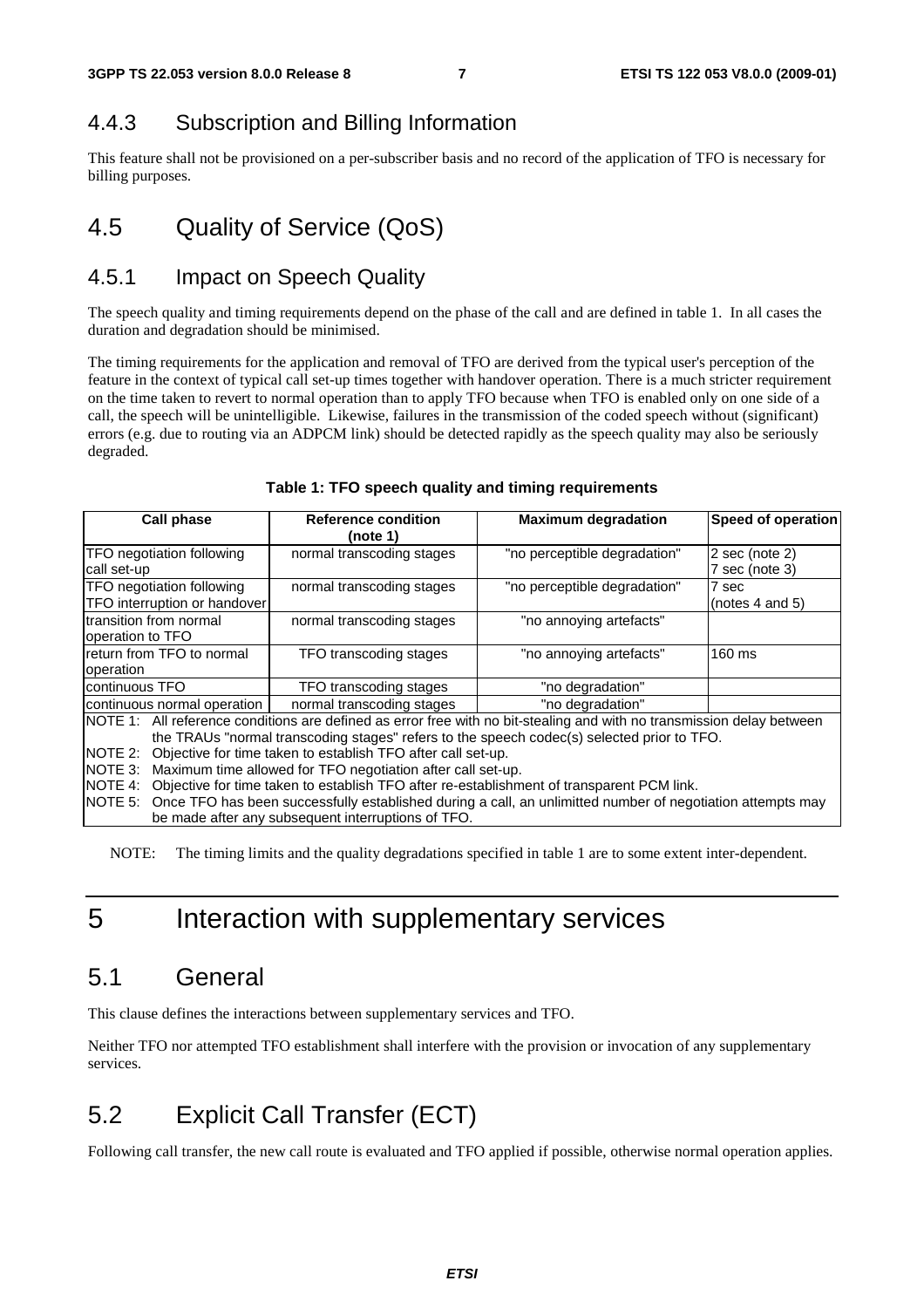### 5.3 Call wait/Call hold

Following the establishment of another call, the new call route shall be evaluated and TFO applied if possible, otherwise normal operation applies.

### 5.4 Multiparty

Where more than two parties are involved in a call, TFO may not be applicable. As a result, when a two-party TFO call is extended to multi-party, all the links shall revert to normal operation.

### 5.5 Service Announcements

TFO shall not disrupt the provision of call progress or similar speech announcements to the user which originate in any of the networks routing a call.

# 6 Interaction with Alternate and Followed by services

There shall be no impact on data transmission due to TFO or attempted TFO establishment.

### 7 Interaction with other speech services

There is no requirement for TFO in ASCI services.

### 8 Interaction with DTMF

DTMF transmission performance during TFO shall be no worse than during normal operation.

### 9 Interaction with Lawful Intercept

In the case where lawful intercept is required in a TFO call, the intercept shall not cause any degradation in the speech quality received by the A and B parties.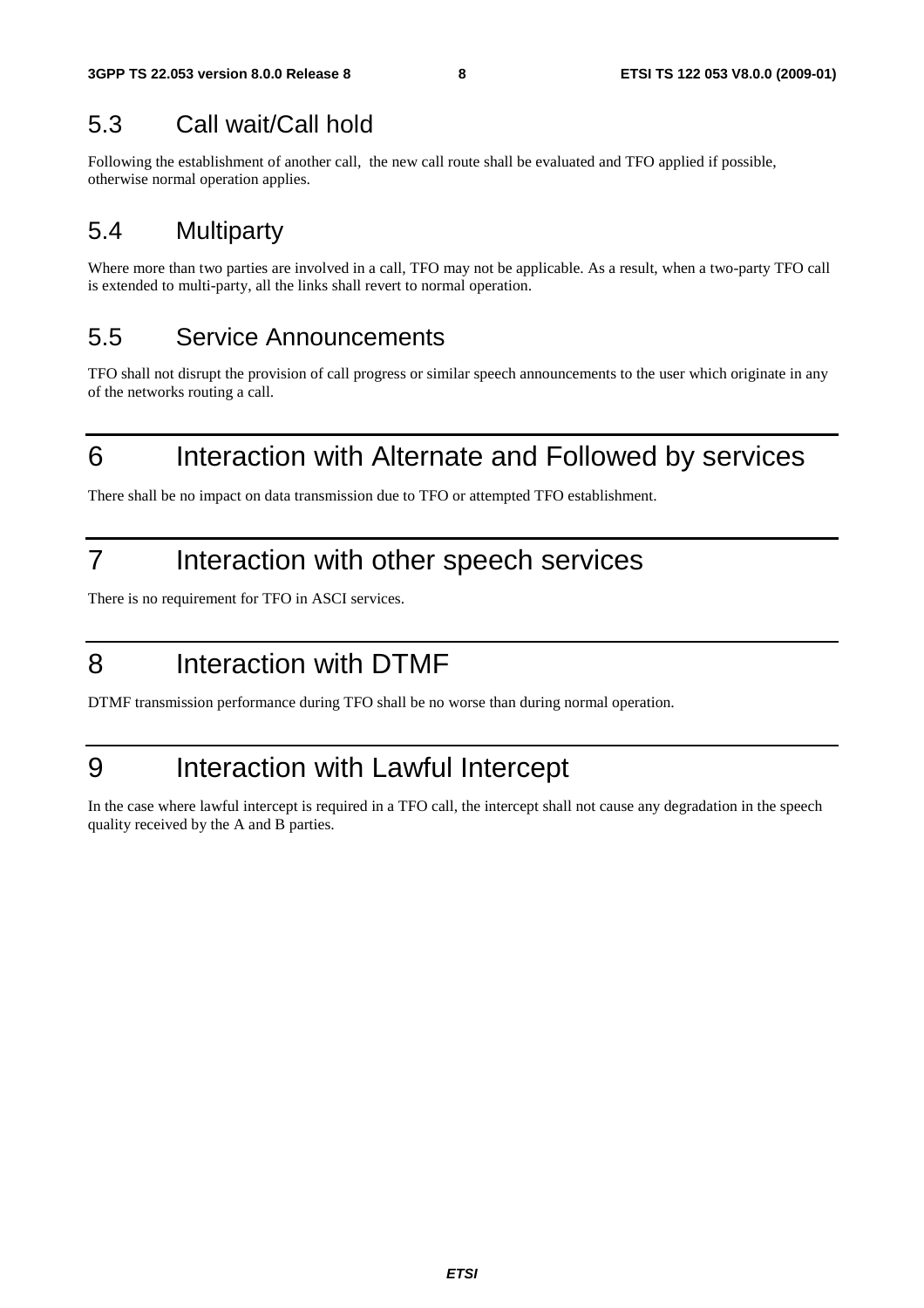### Annex A (informative): Limitations of initial in-band TFO implementations

This annex highlights the limitations of the applicability of the in-band TFO solutions, some of these limitations could be overcome, however they imply modifications of equipments that are not in the scope of the specifications.

When analogue lines are used TFO either in-band or out-if-band can not apply.

The main limitation of TFO in-band is the digital transparency of the PCM lonks behind the MSCs that cannot be guaranteed in all the configurations of Mobile-to-Mobile calls.

When digital lines are used the non-transparency is mainly due to the use of In Path Equipments (IPE). These IPEs consist mainly in Echo Cancellers and DCMEs.

The Network Echo Cancellers intend to remove the echo due to the unbalanced hybrids present in the PSTN when going from four wires to two wires in the subscriber local loops. These IPEs are useful in the mobile-to-PSTN calls. These Echo Cancellers should not be used in mobile-to-mobile calls since both terminals are digital. The enabling and disabling of these equipments are properly managed in some countries and not in other countries. Therefore TFO can apply to inter-PLMN calls in the countries where the network echo cancellers are properly configured. The main issue is that there's no easy internationally recognised way to identify mobile-to-mobile calls. They are usually correctly configured for Mobile-to-Mobile calls within a PLMN.

Another limitation that should apply to a very small number of mobile-to-mobile calls is the use of  $A/\mu$  Laws converters in some international calls.

In some networks Acoustical Echo Cancellers are used. It would be preferable to keep them enabled in Tandem Free calls. This implies that this be taken into account by the Acoustical Echo Cancellers.

The DCMEs they are mainly used in the long distance calls although some operators use them in their PLMN. The only known way to disable the DCMEs is to ask for a transparent 64 kbit/s UDI connection. This option is not reasonable since such connections are more expensive than the speech calls and would imply modifications in the MSCs. Therefore when a DCME is used in-band TFO cannot be established.

In order to get TFO working for the vast majority of the Mobile-to-Mobile calls it is desirable that the IPEs be modified in order to allow the in-band TFO cross them without modification.

TFO implies that compatible speech codec configurations are being used in both MSs. In-band TFO can be established only after the call set-up has been made and thus there can be different speech codecs used in the MSs. The TFO standard shall include ways to solving the codec mismatch otherwise in-band TFO won't apply to these Mobile-to-Mobile calls.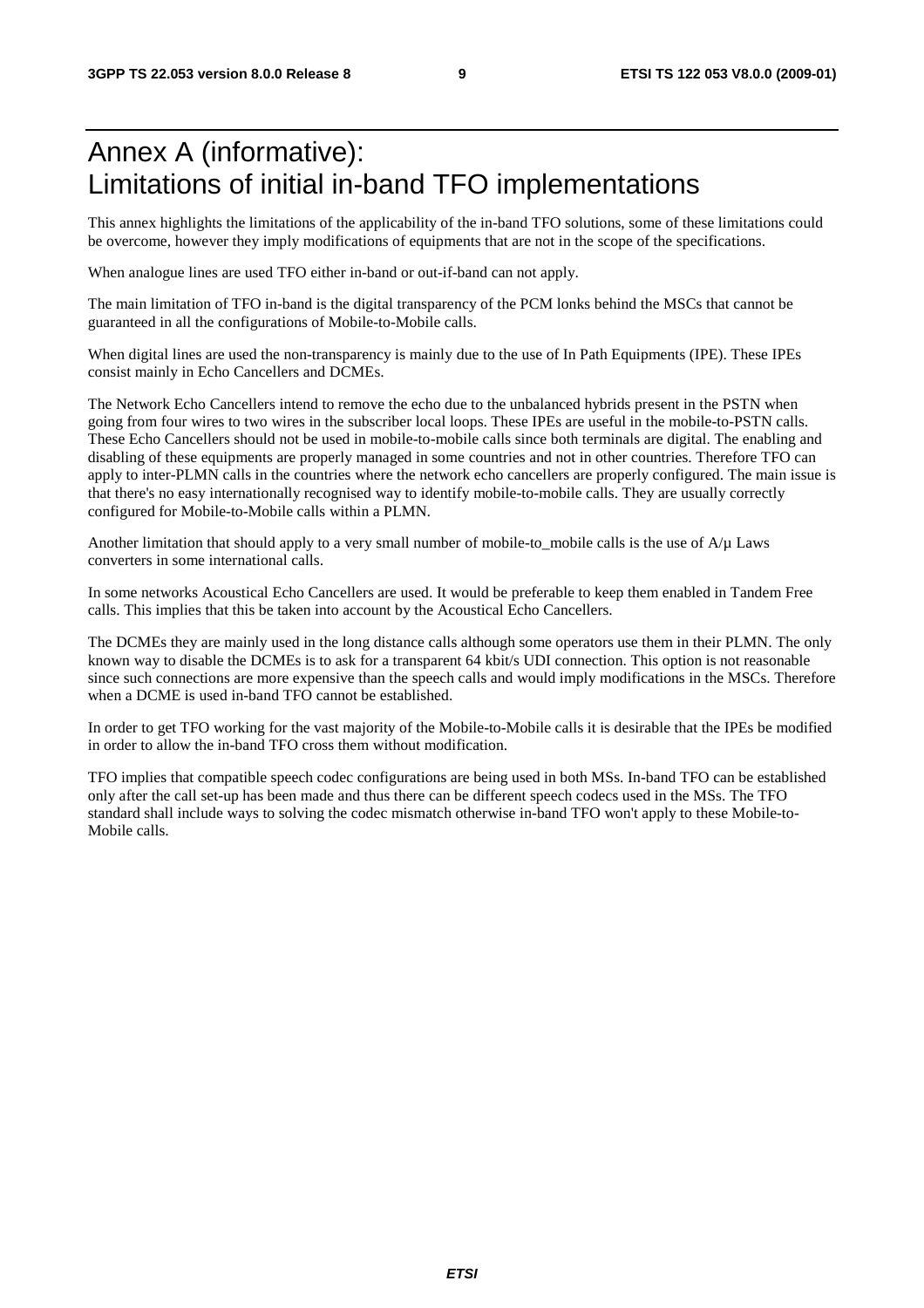# Annex B (informative): Change history

| SMG#        | <b>SPEC</b>           | <b>CR</b> | <b>VERS</b>     |           | <b>NEW_VERS</b> |                                | <b>PHASE</b>            | <b>SUBJECT</b>                                                                                                |            |            |
|-------------|-----------------------|-----------|-----------------|-----------|-----------------|--------------------------------|-------------------------|---------------------------------------------------------------------------------------------------------------|------------|------------|
| s23         | 02.53                 | new       | 2.0.0           | 5.0.0     |                 |                                | <b>R97</b>              | Tandem Free Operation Stage 1                                                                                 |            |            |
| s24         | 02.53                 | A001      | 5.0.0           | 5.1.0     |                 |                                | R97                     | CR to GSM 02.53 Modifications to Annex A (informative):<br>Limitations of initial in-band TFO implementations |            |            |
| s25         | 02.53                 | new       | 5.1.0           | 7.0.0     |                 |                                | <b>R98</b>              | Version change as part of Release 1998                                                                        |            |            |
| s29         | 02.53                 |           | 7.0.0           | 7.0.1     |                 |                                | <b>R98</b>              | Publication of version 7.0.1                                                                                  |            |            |
|             | 02.53                 |           | 7.0.1           |           |                 |                                | R99                     | Version 8.0.0                                                                                                 |            |            |
|             | <b>Change history</b> |           |                 |           |                 |                                |                         |                                                                                                               |            |            |
| <b>Date</b> | TSG#                  |           | <b>TSG Doc.</b> | <b>CR</b> | <b>Rev</b>      |                                | Subject/Comment         |                                                                                                               | <b>Old</b> | <b>New</b> |
| 2001-03     | 11                    |           | SP-0100981002   |           |                 |                                | Extension of TFO to AMR |                                                                                                               | 8.0.0      | 4.0.0      |
| 2001-09     |                       |           |                 |           |                 | Clean-up                       |                         |                                                                                                               | 4.0.0      | 4.0.1      |
| 2002-06     | 16                    |           |                 |           |                 |                                | Version for Release 5   |                                                                                                               | 4.0.1      | 5.0.0      |
| 2004-12     |                       |           |                 |           |                 |                                | Version for Release 6   |                                                                                                               | 5.0.0      | 6.0.0      |
| 2007-06     | 36                    |           |                 |           |                 |                                | Version for Release 7   |                                                                                                               | 6.0.0      | 7.0.0      |
| 2008-12     | 42                    |           |                 |           |                 | Version for Release 8<br>7.0.0 |                         |                                                                                                               | 8.0.0      |            |